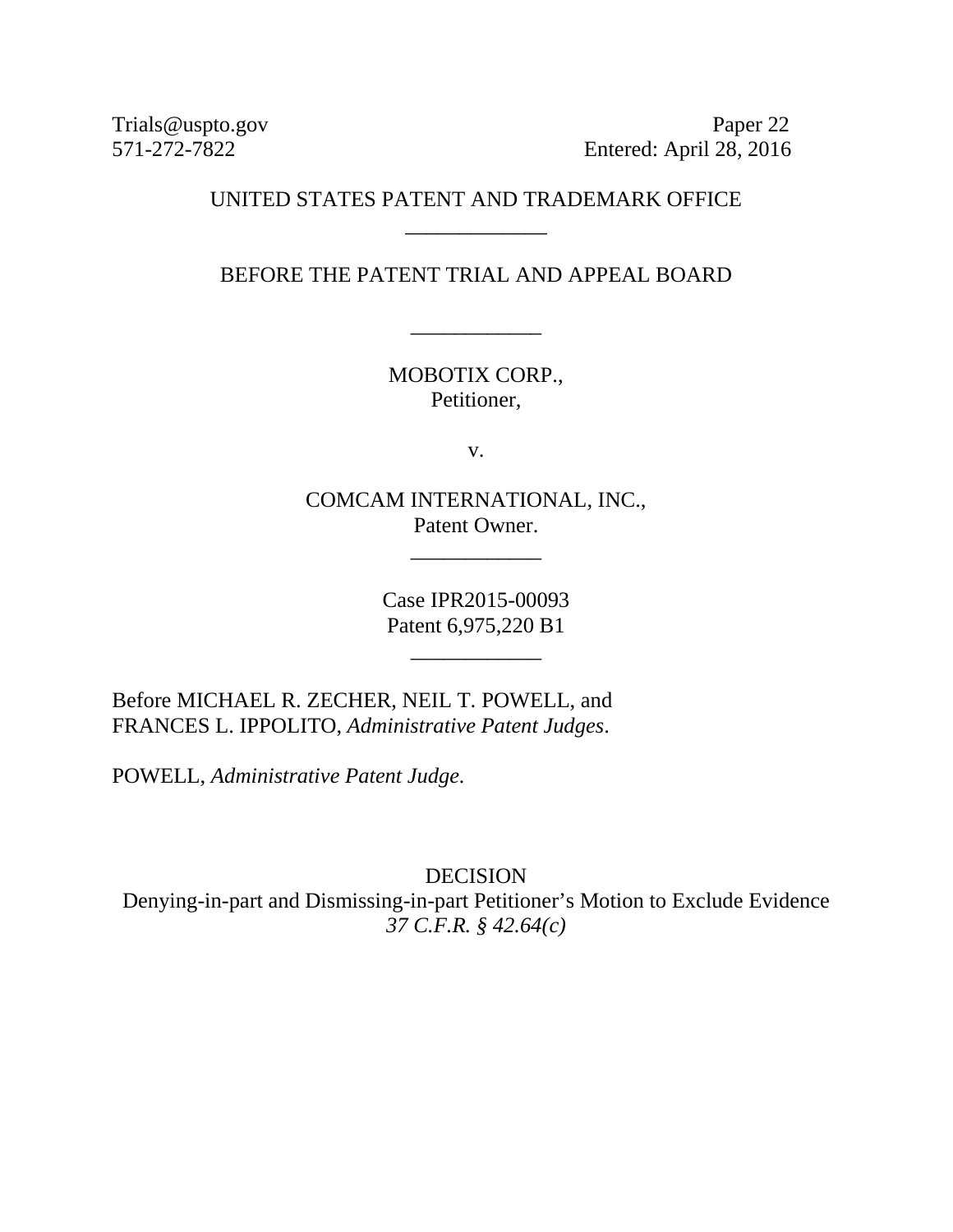Mobotix Corporation ("Petitioner") filed a Motion to Exclude Evidence. Paper 17 ("Mot. to Exclude"). ComCam International, Incorporated ("Patent Owner") filed an Opposition to Petitioner's Motion to Exclude Evidence. Paper 18 ("Opp."). Petitioner filed a Reply to Patent Owner's Opposition to Petitioner's Motion to Exclude. Paper 20 ("Reply").

Concurrent with this Decision, we are issuing a Final Written Decision addressing Petitioner's assertions that claims 1–28 of U.S. Patent No. 6,975,220 B[1](#page-1-0) are unpatentable because they would have been obvious over Thomas<sup>1</sup> and Fernandez.<sup>[2](#page-1-1)</sup> In the Final Written Decision, we determine that Petitioner has demonstrated the unpatentability of claims 1–6 and 9–28 over the combination of Thomas and Fernandez by a preponderance of the evidence, but that Petitioner has not demonstrated the same with regard to claims 7 and 8.

Petitioner's Motion to Exclude addresses Exhibit 2002, which is a declaration of Mr. David Allen Monroe proffered by Patent Owner in support of its arguments that Petitioner did not establish the unpatentability of claims 1–28. The Motion to Exclude first contends that we should exclude Exhibit 2002 in its entirety as unfairly prejudicial. Mot. to Exclude 4–5.

The Motion to Exclude then contends that, if we do not exclude Exhibit 2002 in its entirety, we should exclude certain paragraphs of Exhibit 2002 for various other reasons. *Id.* at 5–14. Specifically, Petitioner asserts that we should exclude paragraphs 44, 48, 52, 53, 54, 57, 60, 61, 63, 65, and 66 of Exhibit 2002 on the basis that Mr. Monroe allegedly did not provide sufficient foundation for

<span id="page-1-0"></span> <sup>1</sup> Provisional U.S. Patent Application No. 60/051,489, filed July 1, 1997 (Ex. 1008) and U.S. Patent Application No. 2005/0198063 A1, issued Sept. 8, 2005, filed Apr. 25, 2005 (Ex. 1015).

<span id="page-1-1"></span><sup>2</sup> U.S. Patent No. 6,697,103 B1, issued Feb. 24, 2004, filed Mar. 19, 1998 ("Fernandez").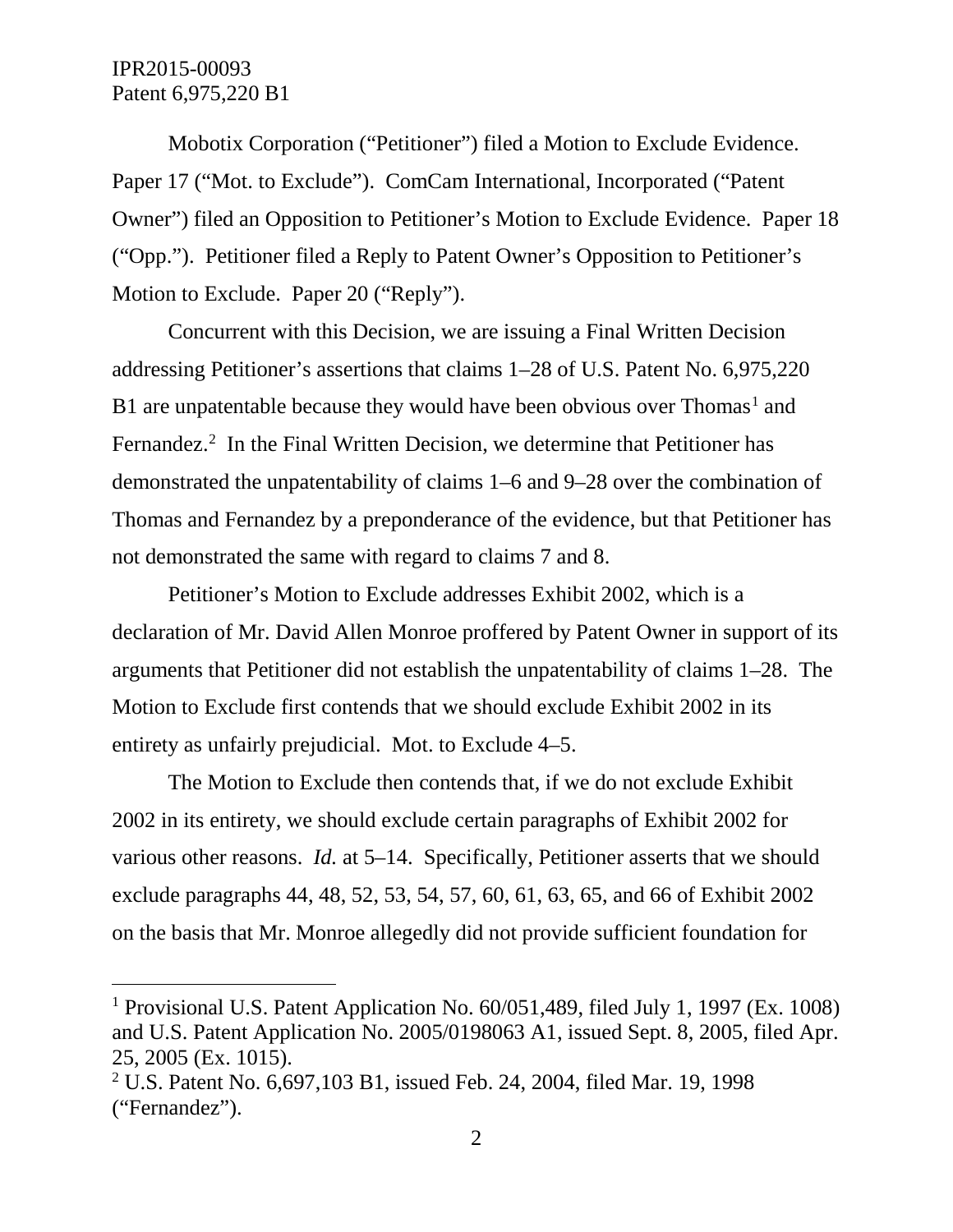statements in these paragraphs. *Id.* at 5–11. Further, Petitioner asserts that we should exclude paragraphs 39–43, 46, and 49–51 of Exhibit 2002 as relating to inadmissible legal issues. *Id.* at 12–13. Petitioner asserts that we should exclude paragraphs 54, 55, 57, 65, and 67 of Exhibit 2002 because certain statements in these paragraphs allegedly constitute improper attorney argument. *Id.* at 13–14. Finally, Petitioner asserts that we should exclude paragraphs 59 and 64 of Exhibit 2002 because they are allegedly irrelevant. *Id.* at 14.

#### *Petitioner's Request to Exclude Exhibit 2002 in Its Entirety*

Petitioner contends that Exhibit 2002 should be excluded under Federal Rule of Evidence 403, asserting that "its probative value is substantially outweighed by a danger of . . . unfair prejudice." Mot. to Exclude 4. Petitioner argues that Mr. Monroe has a bias against Petitioner due to prior *inter partes* reviews in which Petitioner successfully challenged claims in four patents listing Mr. Monroe as a named inventor. *Id.* Patent Owner responds that Petitioner summons little evidence that Mr. Monroe has any bias against Petitioner, and that "[e]ven if, *arguendo*, any alleged bias existed, which it does not, this would only go the weight that the Monroe Declaration should be afforded and not the admissibility of it." Opp. 3–4.

Similar to a district court in a bench trial, the Board, sitting as a non-jury tribunal with administrative expertise, is well-positioned to determine and assign appropriate weight to evidence presented. *See, e.g., Donnelly Garment Co. v. NLRB*, 123 F.2d 215, 224 ( $8<sup>th</sup>$  Cir. 1941) ("One who is capable of ruling accurately upon the admissibility of evidence is equally capable of sifting it accurately after it has been received . . . ."). In the process of considering the record evidence and preparing our Final Written Decision in this case, we were cognizant of Petitioner's assertions regarding Mr. Monroe's alleged bias when assessing the

<sup>3</sup>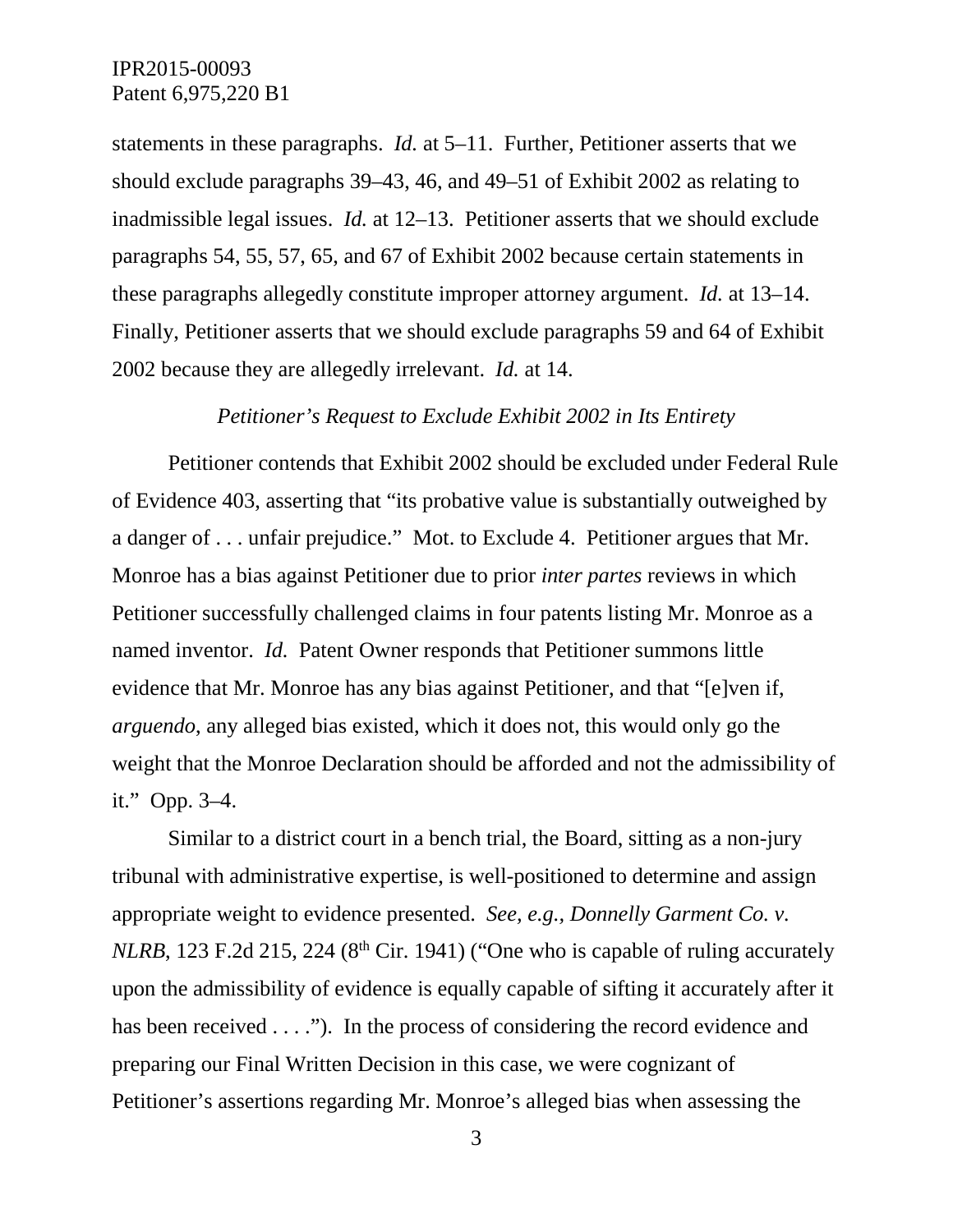appropriate weight we should accord Mr. Monroe's testimony. We are not persuaded, however, that Petitioner's allegations of bias warrant excluding Exhibit 2002 in its entirety.

#### *Petitioner's Request to Exclude Specific Paragraphs*

As noted above, Petitioner asserts that we should exclude each of paragraphs 39–44, 46, 48–55, 57, 59–61, and 63–67 of Exhibit 2002 for one or more reasons. Mot. to Exclude 5–14. Each of paragraphs 44, 48, 55, 57, 59–61, and 67 is related to Petitioner's challenge of one or more of claims 1–6 and 9–28. As also noted above, our concurrently issued Final Written Decision holds that, even without excluding paragraphs 44, 48, 55, 57, 59–61, and 67 of Exhibit 2002, Petitioner has demonstrated the unpatentability of claims 1–6 and 9–28 by a preponderance of the evidence. Accordingly, Petitioner's request to exclude paragraphs 44, 48, 55, 57, 59–61, and 67 is dismissed as moot.

We turn now to Petitioner's requests to exclude other paragraphs.

# *Petitioner's Request to Exclude Paragraphs 52–54, 63, 65, and 66 for Alleged Lack of Foundation*

Petitioner alleges that paragraphs 52–54, 63, 65, and 66 contain conclusory assertions for which Mr. Monroe does not provide adequate foundation. Mot. to Exclude 5–13. Patent Owner counters that Petitioner's arguments focus only on the ultimate conclusions provided by Mr. Monroe, without acknowledging the supporting facts that Mr. Monroe provides. Opp. 4.

We agree with Patent Owner that Petitioner's arguments overlook the evidence and reasoning Mr. Monroe provides in support of the statements to which Petitioner objects. For example, Petitioner objects to paragraph 53 because "paragraph 53 purports to contrast the patent at issue with 'prior art,' yet without setting forth any comparison or identifying the specific prior art." Mot. to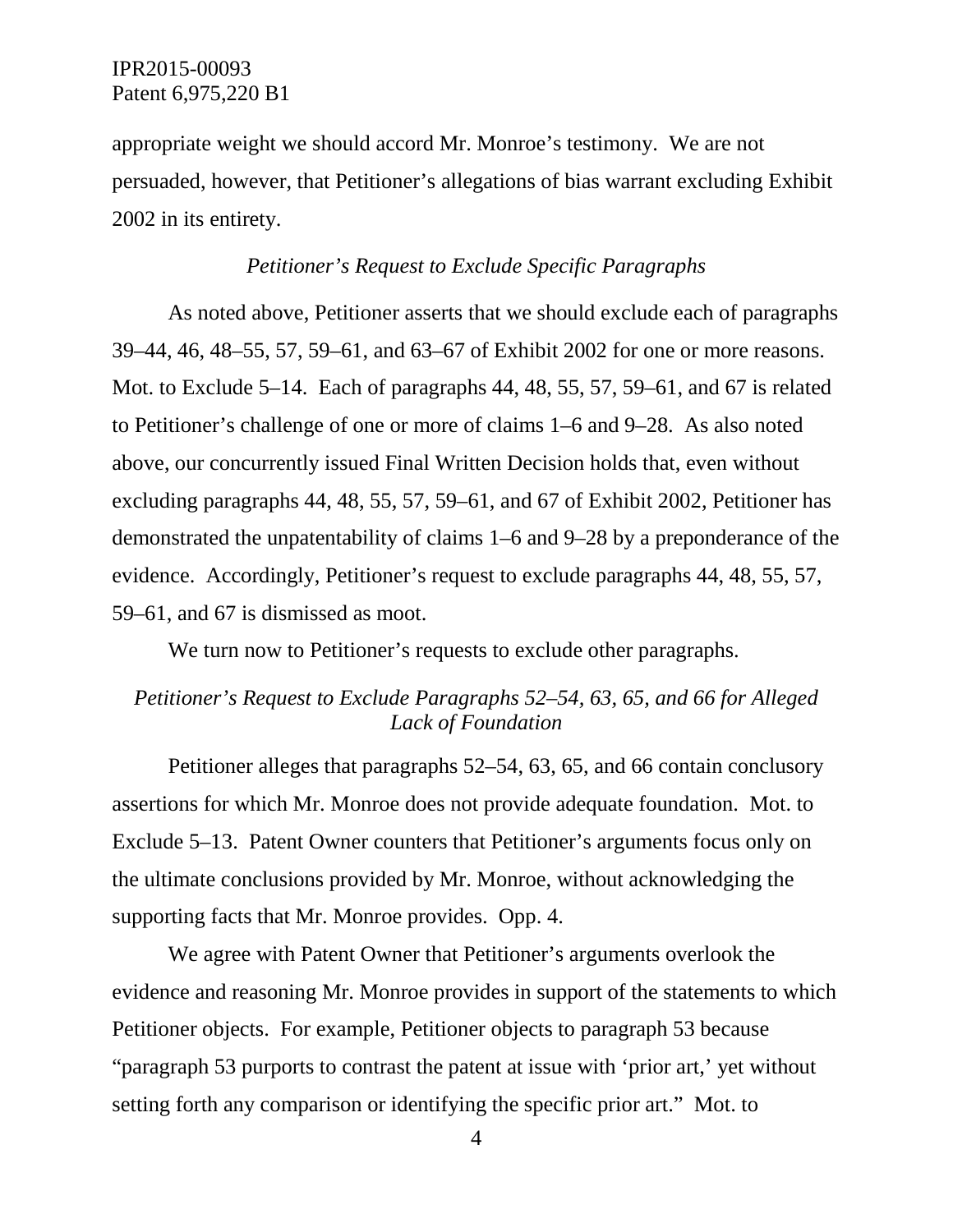Exclude 11. Apparently, Petitioner refers to the statement in paragraph 53 that, "[i]n contrast with the prior art, controller 21 sends a signal to video/audio control 316 to on one particular of the cameras 33 a-n when a particular sensor of the sensors 12, 13, 15, 17, 18, 19, 20 in the area covered by the particular camera is triggered." Ex. 2002 ¶ 53. We find this argument unpersuasive because paragraphs 55–59 provide the basis for Mr. Monroe's statements made in paragraph 53. Ex. 2002 ¶¶ 55–59. We are not persuaded that paragraphs 52–54, 63, 65, and 66 should be excluded for lack of foundation.

### *Petitioner's Request to Exclude Paragraphs 39–43, 46, and 49–51 As Relating to Inadmissible Legal Issues*

Our concurrently issued Final Written Decision does not rely on any of paragraphs 39–43, 46, and 49–51. Accordingly, Petitioner's request to exclude these paragraphs is dismissed as moot.

# *Petitioner's Request to Exclude Paragraphs 54, 55, 57, 65, and 67 Because Certain Statements in These Paragraphs Allegedly Constitute Improper Attorney Argument*

Petitioner objects to certain statements within paragraphs 54, 55, 57, 65, and 67 because they "are merely conclusory, non-technical, attorney-style arguments lacking evidentiary support." Mot. to Exclude 13. For example, Petitioner objects to the statement in paragraph 57 that "Petitioner fails to show how Thomas or Fernandez teaches this element." *Id.* Our concurrently issued Final Written Decision does not rely on any of the portions of paragraphs 54, 55, 57, 65, and 67 to which Petitioner objects. Accordingly, Petitioner's request to exclude these paragraphs is dismissed as moot.

5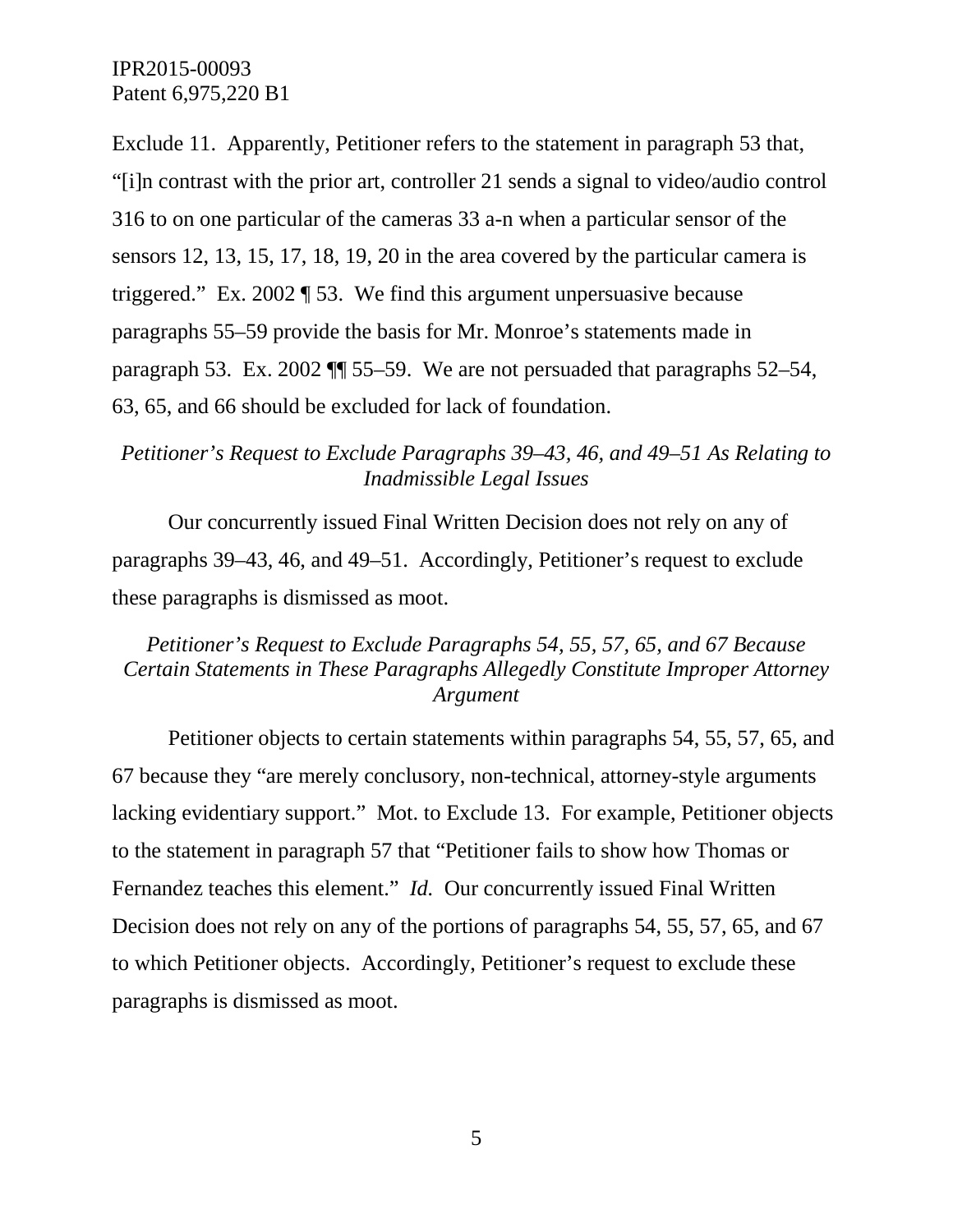*Petitioner's Request to Exclude Paragraphs 59 and 64 As Allegedly Irrelevant*

Our concurrently issued Final Written Decision does not rely on paragraphs 59 and 64. Accordingly, Petitioner's request to exclude these paragraphs is dismissed as moot.

Based on the foregoing, it is hereby

ORDERED Petitioner's Motion to Exclude is *denied-in-part* and *dismissed in part* as moot.